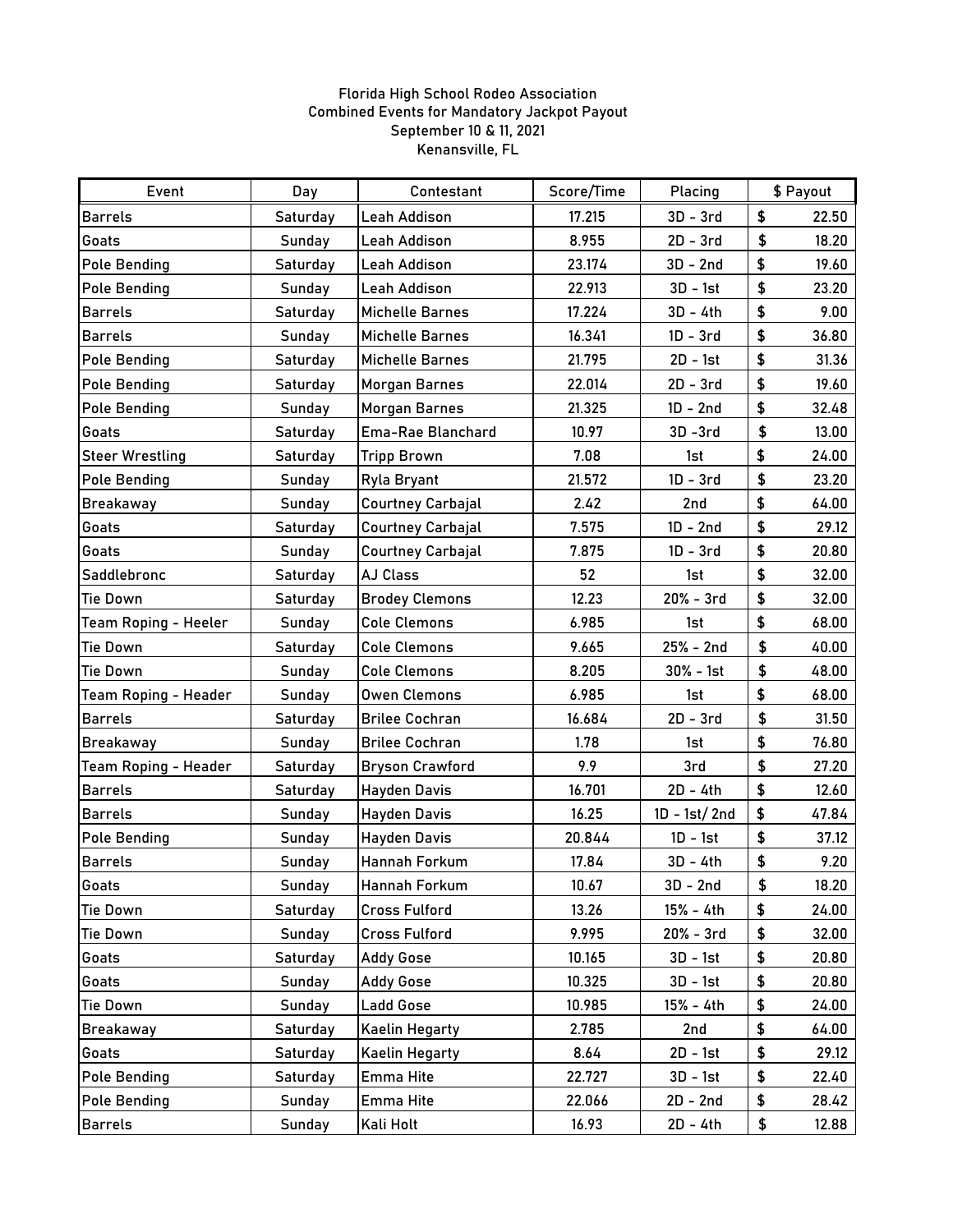| <b>Barrels</b>              | Sunday        | <b>Addy Homer</b>             | 17.261 | $3D - 1st$     | \$         | 32.20 |
|-----------------------------|---------------|-------------------------------|--------|----------------|------------|-------|
| <b>Tie Down</b>             | Sunday        | Roan Hudson                   | 9.32   | $25% - 2nd$    | \$         | 40.00 |
| <b>Tie Down</b>             | Sunday        | Jarrett Johnston              | 12.67  | 10% - 5th      | \$         | 16.00 |
| Team Roping - Header        | Sunday        | <b>Luke Kinard</b>            | 9.35   | 2nd            | \$         | 40.80 |
| <b>Breakaway</b>            | Saturday      | Abbey Kinneman                | 3.62   | 5th            | \$         | 25.60 |
| <b>Pole Bending</b>         | Sunday        | Kaylee Lynn                   | 23.425 | $3D - 2nd$     | \$         | 20.30 |
| <b>Barrels</b>              | Saturday      | <b>Sabra Manning</b>          | 17.195 | $3D - 2nd$     | \$         | 27.00 |
| <b>Barrels</b>              | Sunday        | <b>Sabra Manning</b>          | 16.783 | $2D - 2nd$     | \$         | 38.64 |
| <b>Pole Bending</b>         | Saturday      | <b>Sabra Manning</b>          | 21.423 | $1D - 2nd$     | \$         | 35.84 |
| Team Roping - Heeler        | Sunday        | <b>Jake McKendree</b>         | 9.35   | 2nd            | \$         | 40.80 |
| <b>Barrels</b>              | Saturday      | Erin McLaughlin               | 16.38  | $1D - 2nd$     | \$         | 43.20 |
| <b>Breakaway</b>            | Saturday      | Erin McLaughlin               | 3.33   | 3rd            | \$         | 51.20 |
| Goats                       | Sunday        | Erin McLaughlin               | 8.885  | $2D - 2nd$     | \$         | 25.48 |
| <b>Breakaway</b>            | Sunday        | Lacey Nail                    | 2.825  | 3rd            | \$         | 51.20 |
| Team Roping - Header        | Saturday      | <b>Lacey Nail</b>             | 8.52   | 1st            | \$         | 68.00 |
| Team Roping - Header        | Sunday        | Lacey Nail                    | 9.36   | 3rd            | \$         | 27.20 |
| <b>Tie Down</b>             | Saturday      | <b>Cayden Newsome</b>         | 13.305 | 10% - 5th      | \$         | 16.00 |
| <b>Barrels</b>              | Saturday      | <b>Casey Oliver</b>           | 16.455 | $1D - 3rd$     | \$         | 36.00 |
| <b>Barrels</b>              | Sunday        | <b>Casey Oliver</b>           | 16.25  | $1D - 1st/2nd$ | \$         | 47.84 |
| <b>Bull Riding</b>          | Saturday      | <b>Keegan Pearce</b>          | 74     | 1st            | \$         | 72.00 |
| <b>Barrels</b>              | Saturday      | <b>Kylie Perra</b>            | 16.509 | $1D - 4th$     | \$         | 14.40 |
| <b>Barrels</b>              | Saturday      | Kay Redman                    | 17.157 | $3D - 1st$     | $\pmb{\$}$ | 31.50 |
| <b>Barrels</b>              | <b>Sunday</b> | Kay Redman                    | 16.757 | $2D - 1st$     | \$         | 45.08 |
| <b>Pole Bending</b>         | Saturday      | <b>McLayne Roebuck</b>        | 22.001 | $2D - 2nd$     | \$         | 27.44 |
| <b>Team Roping - Heeler</b> | Saturday      | <b>Peanut Rouse</b>           | 9.27   | 2nd            | \$         | 40.80 |
| <b>Steer Wrestling</b>      | Sunday        | Logan Sanders                 | 7.38   | 1st            | \$         | 24.00 |
| <b>Bull Riding</b>          | Sunday        | <b>No Qualified Score</b>     |        |                |            |       |
| Saddlebronc                 | Sunday        | <b>No Qualified Score</b>     |        |                |            |       |
| <b>Barrels</b>              | Saturday      | <b>Kaitlyn Sims</b>           | 16.046 | $1D - 1st$     | \$         | 50.40 |
| <b>Pole Bending</b>         | Saturday      | <b>Kaitlyn Sims</b>           | 20.678 | $1D - 1st$     | \$         | 53.76 |
| <b>Pole Bending</b>         | Saturday      | Tomi Snively                  | 23.29  | $3D - 3rd$     | \$         | 14.00 |
| Team Roping - Heeler        | Saturday      | <b>Travis Staley</b>          | 8.52   | 1st            | \$         | 68.00 |
| <b>Team Roping - Heeler</b> | Sunday        | <b>Travis Staley</b>          | 9.36   | 3rd            | \$         | 27.20 |
| Tie Down                    | Saturday      | <b>Travis Staley</b>          | 9.205  | $30% - 1st$    | \$         | 48.00 |
| <b>Breakaway</b>            | Sunday        | <b>Courtney Grace Stalvey</b> | 2.91   | 4th            | \$         | 38.40 |
| Goats                       | Saturday      | <b>Courtney Grace Stalvey</b> | 7.005  | $1D - 1st$     | \$         | 33.28 |
| Goats                       | Sunday        | <b>Courtney Grace Stalvey</b> | 7.84   | $1D - 2nd$     | \$         | 29.12 |
| <b>Barrels</b>              | Sunday        | <b>Audrey Story</b>           | 17.537 | $3D - 2nd$     | \$         | 27.60 |
| <b>Breakaway</b>            | Saturday      | <b>Kaydence Tindall</b>       | 2.48   | 1st            | \$         | 76.80 |
| Breakaway                   | Sunday        | <b>Kaydence Tindall</b>       | 2.955  | 5th            | \$         | 25.60 |
| Goats                       | Saturday      | <b>Kaydence Tindall</b>       | 7.985  | $1D - 3rd$     | \$         | 20.80 |
| Goats                       | Sunday        | <b>Kaydence Tindall</b>       | 7.315  | $1D - 1st$     | \$         | 33.28 |
| <b>Pole Bending</b>         | Sunday        | <b>Addy Vachon</b>            | 21.971 | $2D - 1st$     | \$         | 32.48 |
| <b>Barrels</b>              | Saturday      | <b>Roxy Waring</b>            | 16.602 | 2D - 1st       | \$         | 44.10 |
|                             |               |                               |        |                |            |       |